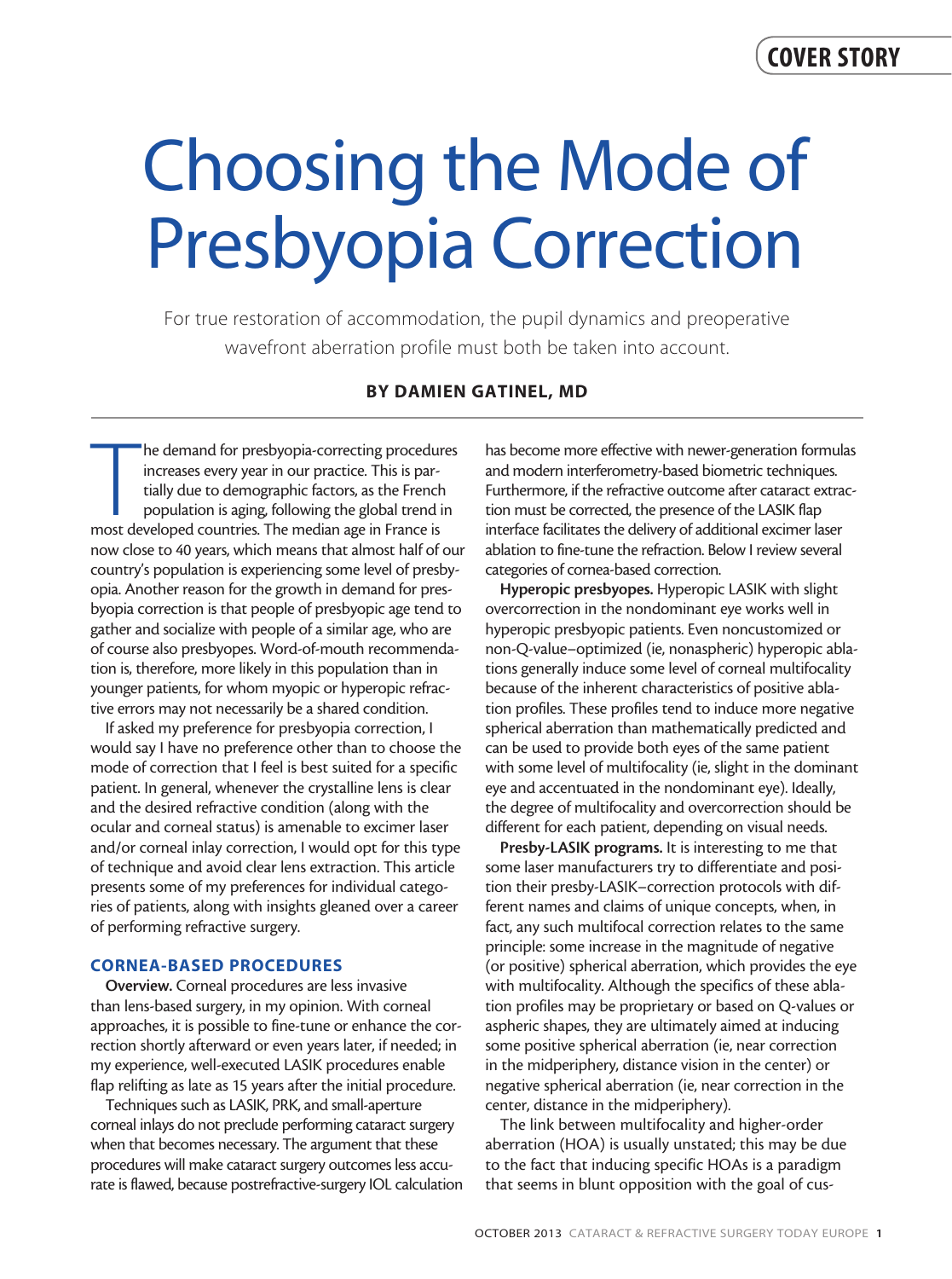tomized monofocal ablations, which aim at reducing the HOA level to increase the quality of vision. Spherical aberration is not the only aberration that causes effective multifocality; rotationally asymmetric multifocal IOLs such as the Lentis Mplus (Oculentis GmbH) use a combination of coma and trefoil aberrations to induce some near addition power within the entrance pupil zone. These multifocal strategies must offer some level of global spectacle independence and minimize the risks of glare and halos.

Previous RK. Patients who underwent radial keratotomy decades ago have now reached presbyopic age. In my experience, they can benefit from customized or noncustomized hyperopic PRK to reduce—sometimes dramatically—their spectacle dependence, although the results are less predictable in this patient category. Some of the operated eyes retain or exhibit useful multifocality due to the persistence of irregularity at the corneal surface, and these eyes can eventually achieve good UCVA and BCVA.

Myopic presbyopes. Caution is required in myopic presbyopic patients, who are usually more demanding regarding the quality of distance and near vision than hyperopes. In these patients, especially the low myopes, monovision should always be the first alternative to consider, and this should be simulated preoperatively using contact lens trials as part of patient education efforts.

## LENS-BASED PROCEDURES

The presence of significant lens opacification should logically orient patient choices toward lens-based surgery. My favorite multifocal IOL platform—since I codesigned its optical profile and characteristics—is the FineVision trifocal diffractive apodized IOL (PhysIOL). The recent trend toward use of computers and electronic tablets for reading makes intermediate vision a legitimate request and not a bonus reserved for patients with specific activities such as playing and reading music.

As with corneal laser corrections, in mild and high myopes, monofocal IOLs should be considered. Patients who were previously emmetropic or hyperopic, who lately

## TAKE-HOME MESSAGE

- With corneal presbyopia-correcting approaches, it is possible to fine-tune or enhance the correction shortly afterward or even years later, if needed; additionally, they do not preclude performing cataract surgery when that becomes necessary.
- The presence of significant lens opacification should orient patient choices toward lens-based surgery.
- There are no good or bad techniques, but rather good and bad candidates for a specific surgical technique.

can read again without aid due to the development of nuclear cataract and myopic shift (ie, lens refractive index change) are potential candidates for multifocal IOLs. In these patients, monofocal IOLs can be unsatisfactory; although the emmetropic correction brings clear distance vision, patients may feel that their near vision has become blurry again.

### A RANGE OF TECHNIQUES

I have tried all the presbyopia-correcting techniques for which I felt confidence in terms of their reproducibility and conceptual mechanisms. I have tended to avoid techniques when I felt that there were too many uncontrolled variables that could interfere with the final result and lower the chances of successful outcomes.

As an example, femtosecond intrastromal relaxing incisions for presbyopia correction (Intracor; Bausch + Lomb Technolas) are not part of my armentarium for presbyopia correction. Even today, the location of the optimum center for these concentric incisions is debated. Furthermore, any intended centration strategy is (a) not easy to achieve and (b) impossible to adjust postoperatively, and any technique based on the biomechanical response of the cornea (eg, radial keratotomy, peripheral corneal collagen shrinking—both currently abandoned techniques) is subject to too many variables, such as intraocular pressure, the viscoelastic properties of the cornea, and the intensity of the wound-healing response.

In contrast, I was an early adopter of the small-aperture corneal inlays (Kamra corneal inlay; AcuFocus, Inc.), as their mechanism—depth of field increase, similar to pinhole cameras—is well-established, and their adjustability and reversibility have been demonstrated.

Within the lens-based technique category, I have not been convinced of the real restoration of some accommodation with accommodating IOLs, and hence I no longer use them in my surgeries. Hopefully, improvements in design and accommodation efficiency may occur and lead to a new and more effective generation of IOLs in the near future.

I believe that there are no good or bad techniques, but rather good and bad candidates for a specific surgical technique. Matching the patient with the right technique is the main condition for the success of any refractive surgery.

# LESSONS IN INDICATIONS AND CONTRAINDICATIONS

Several dissatisfied patients have been referred to me after clear lens extraction and implantation with multifocal IOLs. In most of these cases, the poor functional outcome could be explained by the operating surgeon's lack of attention to or ignorance of preoperative contraindications such as uncontrolled corneal astigmatism or undiagnosed optic neuropathy or macular disease. However, in some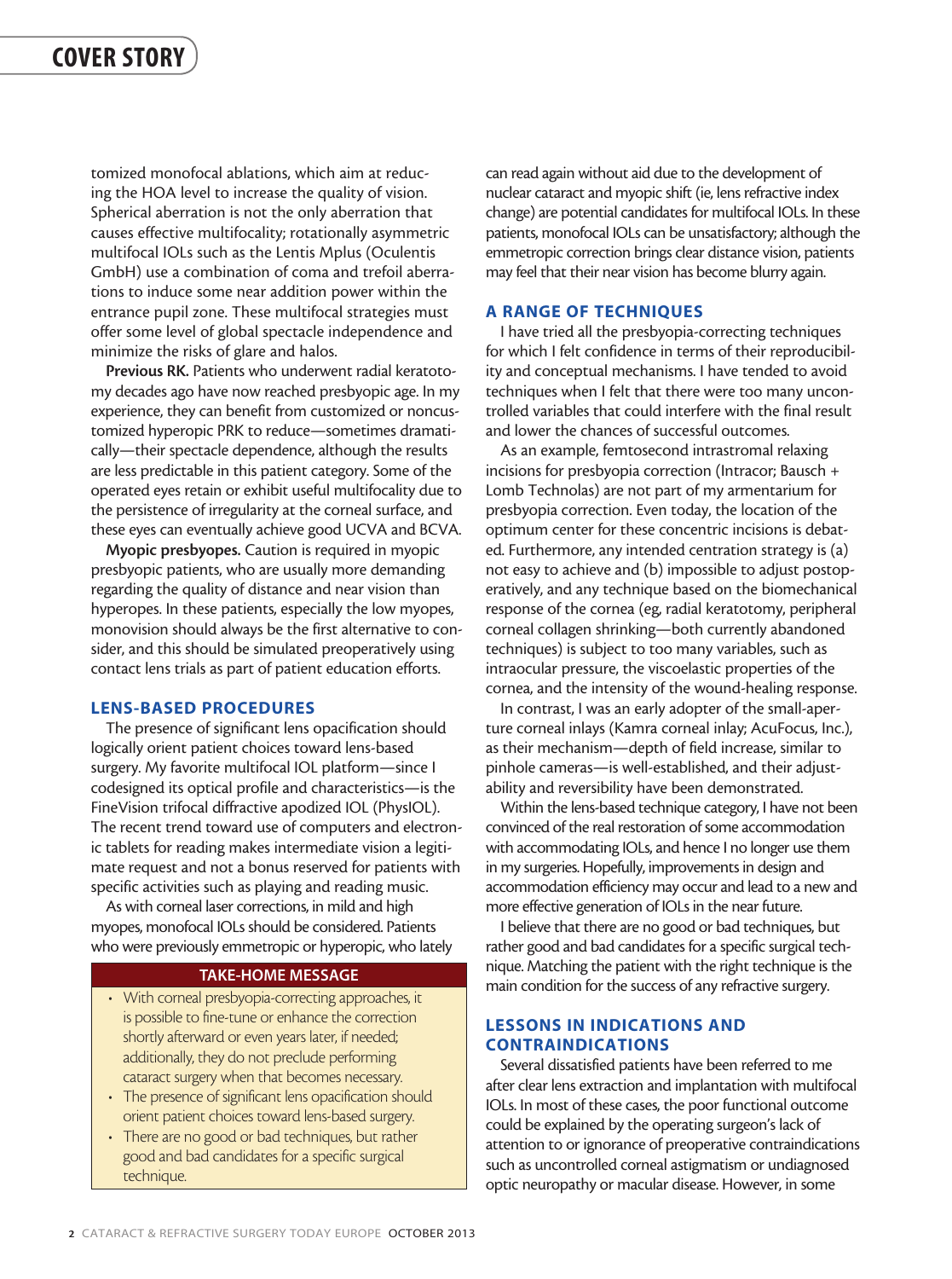of these cases I could not find any good explanation to account for the patient's subjective disappointment; objective refraction and visual acuity testing seemed satisfactory.

These patients had something in common: Preoperatively, they had excellent corrected distance UCVA (20/15 or better) and near BCVA. Instead of experiencing what cataract patients usually gain after surgery—sharpening of contrast and acuity and brightening of colors—these patients, with no visual disturbance other than spectacle dependence, noticed only the side effects of multifocal correction.

The lesson from these cases is that it is difficult to satisfy presbyopic patients with low ametropia levels, clear lenses, and optimal visual performance with spectacle or contact lens correction before surgery.

On the other hand, when a patient shows numerous cortical spokes within the anterior or posterior lens cortex at slit-lamp examination, I predict that the level of scatter present in this eye is probably much worse than it will be after lens extraction and replacement by a diffractive IOL, even if the BCVA is close to or even equal to 20/20. The anarchic scatter and light absorption of the early opacified crystalline lens is significantly more detrimental to distance vision than the organized diffraction and better light transmission provided by a modern diffractive IOL. That is to say, in patients with significant crystalline lens light scatter (in whom lowcontrast visual acuity is reduced but maximal-contrast acuity is preserved), the retinal photoreceptors will receive more light after crystalline lens extraction and diffractive IOL implantation than they do preoperatively because of crystalline lens absorption and forward- and back-scatter.

This would explain the success of multifocal IOLs in patients who have what is today labeled *early cataract*, or at least significant light scatter from the crystalline lens preoperatively. This may also explain the failure of even well-executed multifocal cornea-based surgery in such eyes, as the addition of the light dispersion caused by corneal multifocality and lens scatter may make the total amount of scatter excessive.

Quantifying the level of scatter with the HD Analyzer (Visiometrics) can provide the physician with objective evidence of early cataract. The clinician can then propose a multifocal IOL in patients with preserved BCVA but somewhat reduced vision quality. Patients who complain of early scatter (eg, glare, difficulty driving at night) and show obvious loss of transparency in the crystalline lens should be considered good candidates for lens-based surgery.

Patients with poor binocular vision such as low amblyopes are usually discouraged from getting presbyopia-correcting surgery. In these patients, I rather think that monovision correction should be encouraged. I have had satisfactory results with this technique in this type of patient. The weaker, amblyopic eye can be targeted with residual myopic refraction to permit unaided near vision. Contact-lens testing

preoperatively is useful when possible to assess the efficiency and the patient's tolerance of this method.

### THE IDEAL SURGERY

The ideal presbyopic correction would restore accommodation, rendering elasticity to the human lens and capsule. We are still far from this goal today, despite experimental advances in phaco-ersatz techniques and the recent introduction of laser-assisted cataract surgery.

Before we reach the ideal goal of true restoration of accommodation, there is one significant leap that must become part of any multifocal strategy: The pupil dynamics and preoperative wavefront aberration profile must both be taken into account. Surprisingly, pupil dynamics and the preoperative ocular wavefront characteristics are not considered in current or proposed excimer laser multifocal ablation profiles. There is no universal multifocal algorithm for presbyopia compensation; therefore, one should start by investigating the preoperative wavefront profile and related pupil conditions. Some patients exhibit a natural level of multifocality preoperatively. A degree of innate negative spherical aberration due to a highly prolate cornea would tend to facilitate near vision by making the eye's refraction more myopic with pupil constriction. In such an eye, less multifocality should be induced than in another eye that has a lower degree of innate multifocality.

The pupil dynamic is another key factor that is ignored; it not only controls the amount of light admitted into the eye under a given illumination condition, but it also governs which parts of the corneal surface (or IOL) refract light effectively. The diameter of the pupil varies between distance/ dim-light and near/bright-light conditions, and the amplitude and characteristics (center shift) of pupil size variations differ widely among patients. With colleagues, I have been doing some theoretical calculations, and we have developed patented algorithms that will allow design and optimization of multifocal correction, based not only on the patient's visual needs but also on pupil dynamics and preoperative wavefront characteristics. Simply put, this algorithm allows one to determine the optimum cocktail of HOAs for specific pupil dynamics, in order to induce the desired multifocal effect and preserve distance vision. I hope that these theoretical considerations will be incorporated soon into real presbyopic refractive multifocal corrections.  $\blacksquare$ 

*Damien Gatinel, MD, is an Assistant Professor and Head of the Anterior Segment and Refractive Surgery Department at the Rothschild Ophthalmology Foundation, Paris. Dr. Gatinel is a member of the* CRST Europe *Editorial Board. He states that he is a consultant to PhysIOL, Alcon/WaveLight, and Nidek and has a proprietary interest in the FineVision IOL. He may be reached at tel: +33 1 48 03 64 82; e-mail: gatinel@gmail.com.*